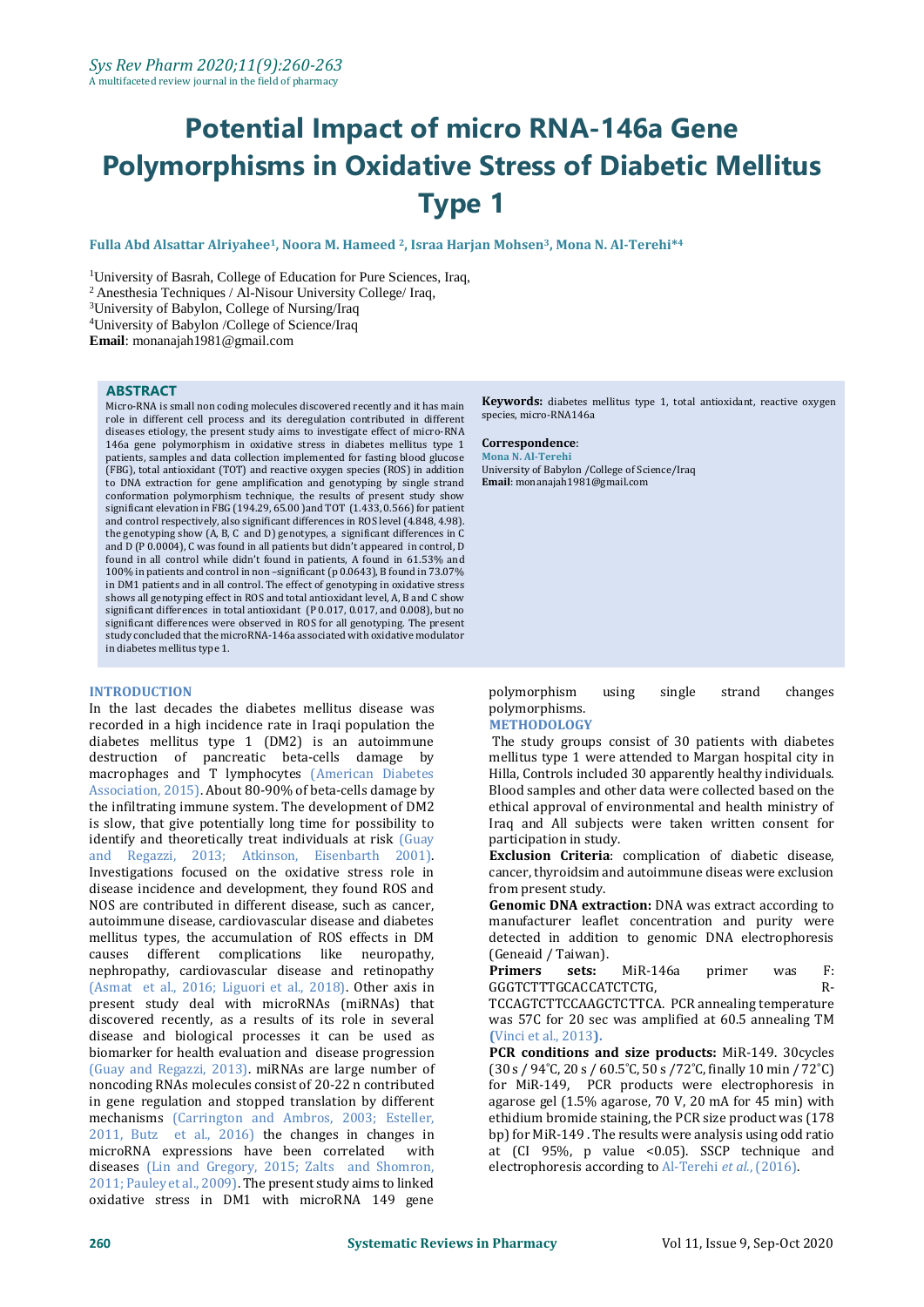# **Alriyahee** *et al***. /Potential Impact of Micro RNA-146a Gene Polymorphisms in Oxidative Stress of Diabetic Mellitus Type 1**

#### **RESULTS AND DISCUSSION**

The results of present study show that the age of patients and control non -significant differences (0.469), significant differences (0.002) observed in BMI that were 30.89 and 26.24 for patient and control respectively, fasting blood glucose was high in patients 194.29 mg/dl than control 65.00 mg/dl, significant differences was observed in total antioxidant and ROS for patients and control (p 0.019, 0,000) respectively in addition to 51% of patients were smokers and 92.3% have family history of disease incidence (table 1).

Type 1 diabetes is insulin-dependent diabetes mellitus (DM2) the autoimmune disorder of *β*-cells by immune mediated pathways that liberated ROS and some types of cytokines lead to pancreatic *β*-cells damage and insulin secretion losing (Meghan et al., 2011). The results of present study show high level of TOT in diabetic patients than control group while significant differences appeared in ROS level, the elevation in TOT is a result of redox modulation and oxidative balance between ROS and TOT, in present study the total antioxidant causes decreased in ROS level in patients group, the Oxidative stress is elevated in diabetes mellitus result from increasing in the production of ROS and a decline in the mechanism of antioxidant defense. In DM The ROS are formed disproportionately by glucose oxidation, non-enzymatic glycation of proteins, and the subsequent oxidative degradation of glycated proteins [\(Rodiño-Janeiro et al.,](https://www.intechopen.com/books/type-1-diabetes/biochemical-evaluation-of-oxidative-stress-in-type-1-diabetes#B111)  [2010\)](https://www.intechopen.com/books/type-1-diabetes/biochemical-evaluation-of-oxidative-stress-in-type-1-diabetes#B111).

| Items                 | Patients          | control          | P value |
|-----------------------|-------------------|------------------|---------|
| age                   | 48.33±12.68       | $50.47 \pm 6.22$ | 0.469   |
| BMI                   | 30.89±6.23        | $26.24 \pm 3.36$ | 0.002   |
| FBG mg/dl             | 194.29±86.88      | 65.00±47.69      | 0.011   |
| <b>TOT</b>            | $1.433 \pm 4.84$  | $0.566 \pm 0.93$ | 0.019   |
| <b>ROS</b>            | $4.848 \pm 0.126$ | 4.98±0.123       | 0.000   |
| Smoker                | 51%               | 49%              |         |
| <b>Family history</b> | 92.3%             |                  |         |

|--|

## **Micro RNA-146a gene polymorphism in study groups**

The results of microRNA gene polymorphism show that the PCR size products were 195 bp according to virtual amplification (table 2)

| Table 2. Virtual amplification of microRNA-146a |                                                                    |  |  |  |  |
|-------------------------------------------------|--------------------------------------------------------------------|--|--|--|--|
| Accession number                                | PCR product                                                        |  |  |  |  |
| Homo sapiens isolate P4 miR-                    | 195 bp product from linear template Untitled, base 417 to base 611 |  |  |  |  |
| 146a miRNA gene,                                | (GGGTCTTTGCACCATCTCTG - TCCAGTCTTCCAAGCTCTTCA).                    |  |  |  |  |
| SNP rs2910164                                   | GGGTCTTTGCACCATCTCTGAAAAGCCGATGTGTATCCTCAGCTTTGAGAACTGAATTCC       |  |  |  |  |
| alleles='C/G                                    | ATGGGTTGTGTCAGTGTCAGACCTSTGAAATTCAGTTCTTCAGCTGGGATATCTCTGTCA       |  |  |  |  |
|                                                 | TCGTGGGCTTGAGGACCTGGAGAGAGTAGATCCTGAAGAACTTTTTCAGTCTGCTGAAGA       |  |  |  |  |
|                                                 | GCTTGGAAGACTGGA                                                    |  |  |  |  |
|                                                 |                                                                    |  |  |  |  |



**Figure 1**. electrophoresis pattern of microRNA-146a, size products of amplification (195) bp, left pattern SSCP for patients, right pattern SSCP for control group.

## **The polymorphism of microRNA-146a**

The results of present study show four genotyping represented by A, B, C and D. (Figure 1), different genotyping appearances in patients and control, significant differences in genotype C and D (P 0.0004), C appearances in all patients but didn't appeared in control,

D appeared in all control while didn't found in patients. Other genotypes diverted between patient and control, A found in 61.53% and 100 & in patients and control respectively in non –significant (p 0.0643), B found in 73.07% in DM1 patients and in all control contributors in present study in non-significant differences also (table 3).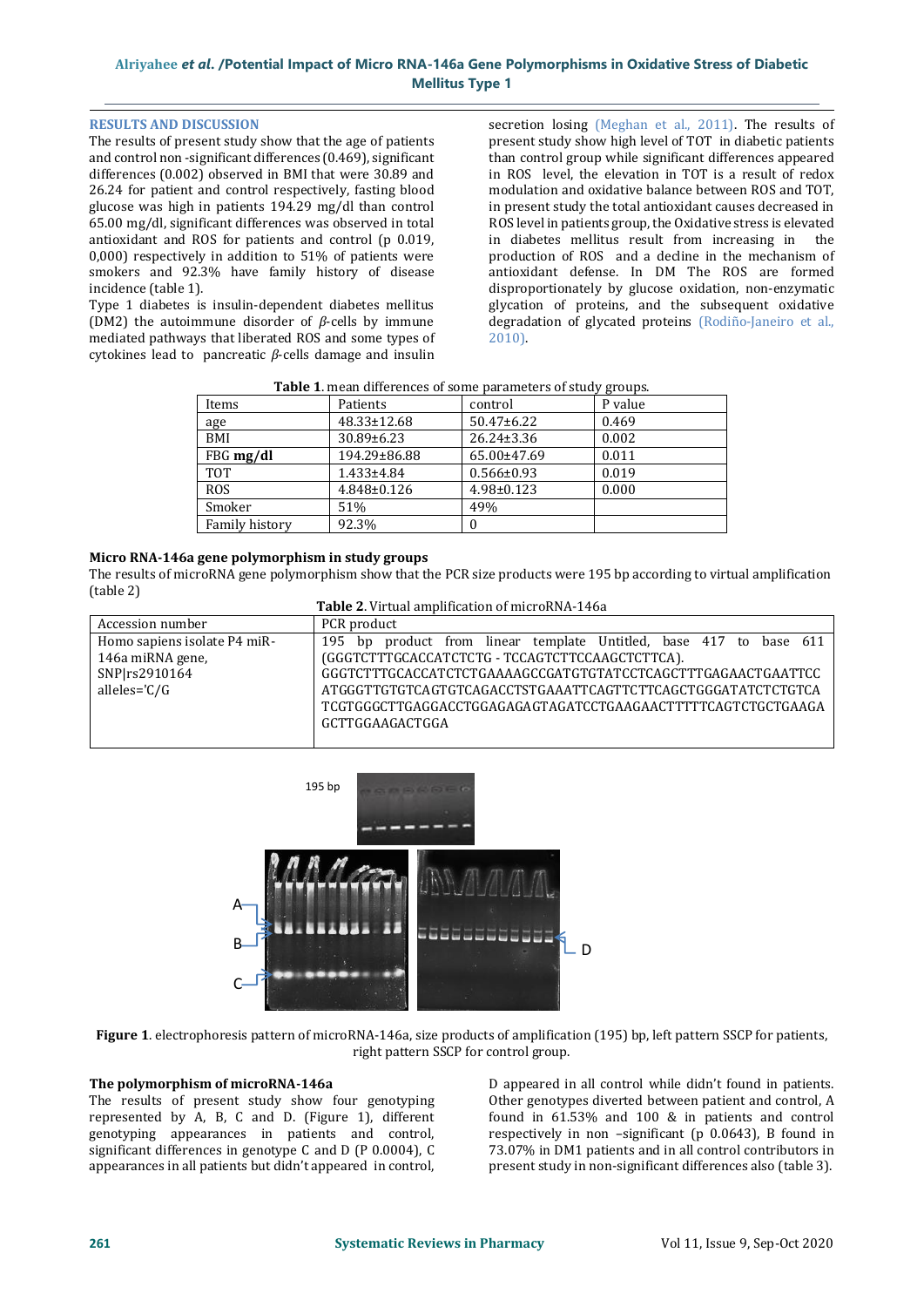# **Alriyahee** *et al***. /Potential Impact of Micro RNA-146a Gene Polymorphisms in Oxidative Stress of Diabetic Mellitus Type 1**

Table 3 genotyping of micro-RNA 146a in DM1 and control group.

| IVA 1-TON III DIMI UMU COMMOI GIUUDI |          |                  |                    |         |  |  |
|--------------------------------------|----------|------------------|--------------------|---------|--|--|
| Pattern                              | DM1%     | $\mathrm{Ctr}\%$ | Odd ratio          | P value |  |  |
| $A+$                                 | 61.53%   | 100              | 15.9091            | 0.0643  |  |  |
| $A-$                                 |          |                  | CI 95%             |         |  |  |
|                                      | 38.46    | 0                | 0.8489 - 298.1592  |         |  |  |
| $B+$                                 | 73.07    | 100              | 9.6154             | 0.1326  |  |  |
| $B -$                                |          |                  | CI95%              |         |  |  |
|                                      | 26.92    | 0                | 0.5035 - 183.6254  |         |  |  |
| C+                                   | 100      | $\theta$         | 1325.0000          | 0.0004  |  |  |
| $C -$                                |          |                  | CI95%              |         |  |  |
|                                      | 0        | 100              | 24.8261-70716.9044 |         |  |  |
| $D+$                                 | $\Omega$ | 100              | 1325.0000          | 0.0004  |  |  |
| D-                                   | 100      | $\theta$         | 24.8261-70716.9044 |         |  |  |

## **Effect micro-RNA 146a gene polymorphism in oxidative stress in DM1 and control group**

The Effect micro-RNA 146a gene polymorphism in oxidative stress in DM1 and control group was studied, the results show that all genotyping effect in ROS and total antioxidant level, A, B and C show significant differences in total antioxidant (P 0.017, 0.017, and 0.008), no significant differences were observed in ROS for all genotyping (table 4).

**Table 4.** effect of microRNA-146a gene polymorphism in the total antioxidant level and ROS

|         | Total antioxidant |          |         | <b>ROS</b> |       |         |
|---------|-------------------|----------|---------|------------|-------|---------|
| Pattern | DM1               | Ctr      | P value | DM1        | Ctr   | P value |
| $A+$    | 1.573             | 0.568    | 0.017   | 4.8605     | 4.854 | 0.973   |
| $A-$    | 1.106             | 0        |         | 4.815      | 0     |         |
| $B+$    | 1.232             | 0.568    | 0.017   | 4.868      | 4.854 | 0.992   |
| $B -$   | 1.7783            | $\theta$ |         | 4.781      | 0     |         |
| $C+$    | 1.415             | $\theta$ | 0.008   | 4.844      | 0     | 0.943   |
| C-      | 0                 | 0.568    |         | 0          | 4.85  |         |
| $D+$    | 0                 | 0.568    | 0.995   | 0          | 4.854 | 0.906   |
| $D -$   | 1.411             | 0        |         | 4.844      | 0     |         |

The difference of genotyping in present study was diverted according to the SNPs rs2910164 which enrolled in present amplification (table 1) that proved its contribution in risk of diabetes mellitus type 2 in Chinese population (Li et al., 2015) and this SNP effect in miR-146a expression that reduced pre and mature molecules (Jazdzewski et al., 2008; Mann et al., 2016) this types of microRNA contributed in inflammatory events by attenuated NFkappa B which is important in pathophysiology and complication of diabetes (Patel and Santani, 2009; Ndisang, 2010; Suryavanshi and Kulkarni, 2017). Other study reported association rs2910164 with diabetic nephropathy in T1DM patients (Kaidonis et al., 2016). The rs2910164 SNP is found within the seed sequence of the pre-miR-146a, at the stem-loop, C allele reduced the level of miR146a and has protective activity (Ciccacci et al., 2014; Assmann et al., 2017).

Many studies prove contributed of micro RNA types in oxidative stress in diabetic disease Wan and Li, (2018) concluded that the miR-146a/Nox4 decreases generation of ROS and inflammation and prevents diabetic nephropathy, they found that excessive production of miR-146a blocked Nox4 protein expression and lowering ROS production, inflammation and oxidative stress.The present study concluded that the microRNA-146a associated with oxidative modulator in diabetes mellitus type 1.

#### **REFERENECS**

1. Liguori I, Russo G, Curcio F, et al. Oxidative stress, aging, and diseases. *Clin Interv Aging*. 2018; 13:757- 772. Published 2018 Apr 26. doi:10.2147/CIA.S158513.

- 2. Asmat U, Abad K, Ismail K. Diabetes mellitus and oxidative stress-A concise review. *Saudi Pharm J*. 2016;24(5):547-553. doi: 10.1016/j.jsps.2015.03.013.
- 3. American Diabetes Association. Classification and diagnosis of diabetes. Diabetes Care 2015. 38 S8–S16.
- 4. Guay C, Regazzi R. Circulating microRNAs as novel biomarkers for diabetes mellitus. Nature Reviews Endocrinology 2013. 9 513–521. doi10.1038/nrendo.2013.86
- 5. Atkinson MA, Eisenbarth GS. Type 1 diabetes: new perspectives on disease pathogenesis and treatment. Lancet 2001. 358 221–229. doi10.1016/S0140- 6736(01)05415-0
- 6. Esteller M. Non-coding RNAs in human disease. Nature Reviews Genetics 2011. 12 861–874. doi10.1038/nrg3074
- 7. Butz H, Kinga N, Racz K, Patocs A. Circulating miRNAs as biomarkers for endocrine disorders. Journal of Endocrinological Investigation 2016. 39 1–10. doi10.1007/s40618-015-0316-5
- 8. Carrington JC, Ambros V. Role of microRNAs in plant and animal development. Science 2003. 301 336–338. doi10.1126/science.1085242
- 9. Lin S, Gregory RI. MicroRNA biogenesis pathways in cancer. Nature Reviews Cancer 2015. 15 321–333. doi10.1038/nrc3932
- 10. Pauley KM, Cha S, Chan EK. MicroRNA in autoimmunity and autoimmune diseases. Journal of Autoimmunity 2009. 32 189–194. doi10.1016/j.jaut.2009.02.012
- 11. Zalts H, Shomron N. The impact of microRNAs on endocrinology. Pediatric Endocrinology Reviews 2011. 8 354–362